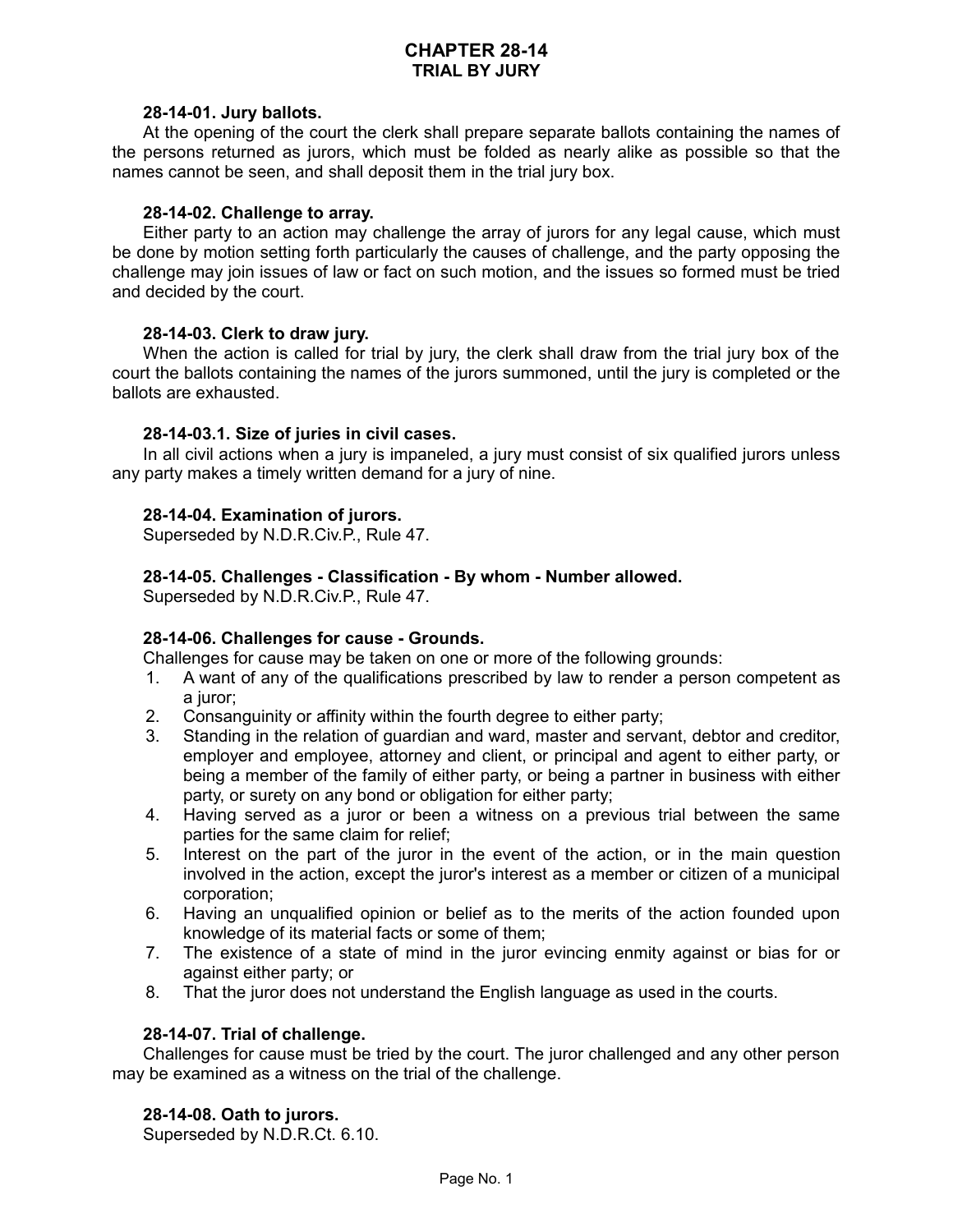# **28-14-09. Alternate jurors.**

Superseded by N.D.R.Civ.P., Rule 47.

## **28-14-10. Order of trial.**

When the jurors have been sworn, the trial must proceed in the following order, unless the judge for special reasons directs otherwise:

- 1. The plaintiff, after stating the issue and the plaintiff's case, shall produce the evidence on the plaintiff's part;
- 2. The defendant then may open the defendant's defense and offer the defendant's evidence in support thereof;
- 3. The parties then respectively may offer rebutting evidence only, unless the court, for good reasons in furtherance of justice, permits them to offer evidence upon their original case;
- 4. The court may charge the jury when the evidence is concluded or after the argument, if any, of the plaintiff and defendant;
- 5. Unless the case is submitted to the jury on either or both sides without argument, the plaintiff shall commence and may conclude the argument; and
- 6. If several defendants having separate defenses appear by different counsel, the court shall determine their relative order in the evidence and argument.

## **28-14-11. Instructions to jury - Written or oral.**

Superseded by N.D.R.Civ.P., Rule 51.

#### **28-14-12. Requested instructions.**

Superseded by N.D.R.Civ.P., Rule 51.

## **28-14-13. Written instructions may be submitted to counsel.**

Superseded by N.D.R.Civ.P., Rule 51.

#### **28-14-14. Exceptions to instructions.**

Superseded by N.D.R.Civ.P., Rule 51.

#### **28-14-15. View by jurors.**

When in the opinion of the court it is proper for the jurors to have a view of the property which is the subject of litigation, or of the place in which any material fact occurred, it may order them to be conducted in a body under the charge of an officer to the place, which must be shown to them by some person appointed by the court for that purpose. While the jurors are thus absent, no person, other than the person so appointed, may speak to them on any subject connected with the trial.

#### **28-14-16. Admonitions to jurors - Keeping in charge.**

The jurors sworn to try a civil action may be kept in charge of proper officers during each recess of the court pending the trial. Whether the jurors are permitted to separate or are kept in charge of an officer, they must be admonished by the court that it is their duty not to converse with or suffer themselves to be addressed by any person on any subject of the trial, and that it is their duty not to form or express an opinion thereon until the case is submitted finally to them.

#### **28-14-17. What papers jurors may take.**

Upon retiring for deliberation, the jurors may take with them all papers which have been received as evidence in the cause, except depositions or copies of such papers as ought not in the opinion of the court to be taken from the person having them in possession, and they also may take with them notes of the testimony or other proceedings on the trial taken by any juror, but none taken by any other person.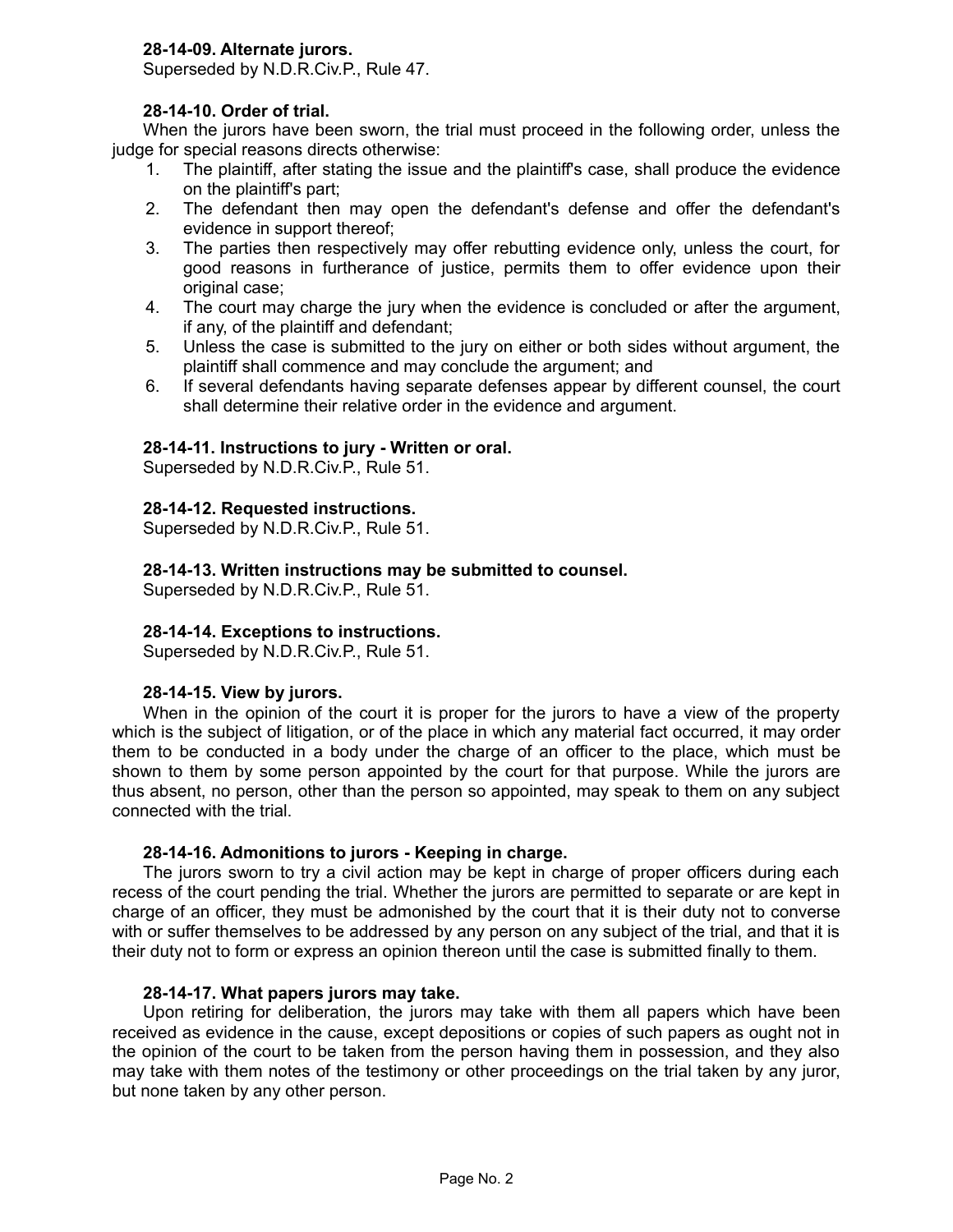## **28-14-18. Conduct of jurors in retirement.**

When the case finally is submitted to the jurors, they may decide in court or retire for deliberation. If they retire, they must be kept together in some convenient place under charge of an officer, until they agree upon a verdict, are temporarily dismissed by the court, or are permanently discharged by the court. Unless, by order of the court, the officer having the jurors under the officer's charge must not suffer any communication to be made to them, or make any personally except to ask them if they have agreed upon a verdict, and the officer, before the verdict is rendered, must not communicate to anyone the state of their deliberations or the verdict agreed upon. If the jurors have not agreed upon a verdict during normal working hours of any day of deliberations, the trial judge may temporarily dismiss the jurors and direct them when to resume deliberations. If a trial jury contains both male and female members, the trial judge may direct that the female members of the jury be placed in charge of a female bailiff and permitted to retire to a suitable place for rest, and the male members of the jury placed in charge of a male bailiff for a similar purpose. Whenever the jurors are dismissed or separated, as above stated, the trial judge shall admonish the members thereof that they must not in any manner discuss the case with anyone, nor permit anyone to discuss it with them, while they are so dismissed or separated, and that they must discuss and consider the case only in the room when all members of the jury are present.

## **28-14-19. Additional information as to law.**

After the jurors have retired for deliberation, if there is a disagreement between them as to any part of the testimony, or if they desire to be informed of any point of law arising in the case, they may require the officer to conduct them into court. Upon their being brought into court, the information required must be given in the presence of or after notice to the parties or counsel.

## **28-14-20. Sick juror discharged.**

If after the impaneling of a jury and before a verdict, a juror becomes sick so as to be unable to perform the juror's duty, the court may order the juror to be discharged. In that case the trial may proceed by agreement of the parties with the remaining jurors, or an alternate juror may be called, or another juror may be sworn and the trial begun anew, or the jurors may be discharged and a new jury then or afterwards impaneled.

## **28-14-21. Verdict prevented - New trial.**

In all cases when the jurors are discharged or prevented from giving a verdict by reason of accident or other cause during the progress of the trial or after the cause is submitted to them, the action may be tried again immediately or at a future time as the court may direct.

#### **28-14-22. Sealed verdict - Adjournment.**

While the jury is absent, the court may adjourn from time to time in respect to other business, but it nevertheless is open for every purpose connected with the cause submitted to the jury, until a verdict is rendered or the jurors are discharged. The court may direct the jurors to bring in a sealed verdict at the opening of the court in case of an agreement during a recess or adjournment for the day. A final adjournment of the court for the term discharges the jurors.

#### **28-14-23. How verdict received - Polling jurors.**

When the jurors have agreed upon a verdict, the members thereof must be conducted into court, their names called by the clerk, and the verdict rendered by the foreman. The verdict must be in writing signed by the foreman and must be read by the clerk to the jurors and inquiry made whether it is their verdict. If any juror disagrees, all jurors must be sent out again, but if no disagreement is expressed and neither party requires the jurors to be polled, the verdict is complete and the jury must be discharged from the case. Either party may require the jurors to be polled, which is done by the court or clerk asking each juror if it is that juror's verdict. If any one answers in the negative, the jurors again must be sent out.